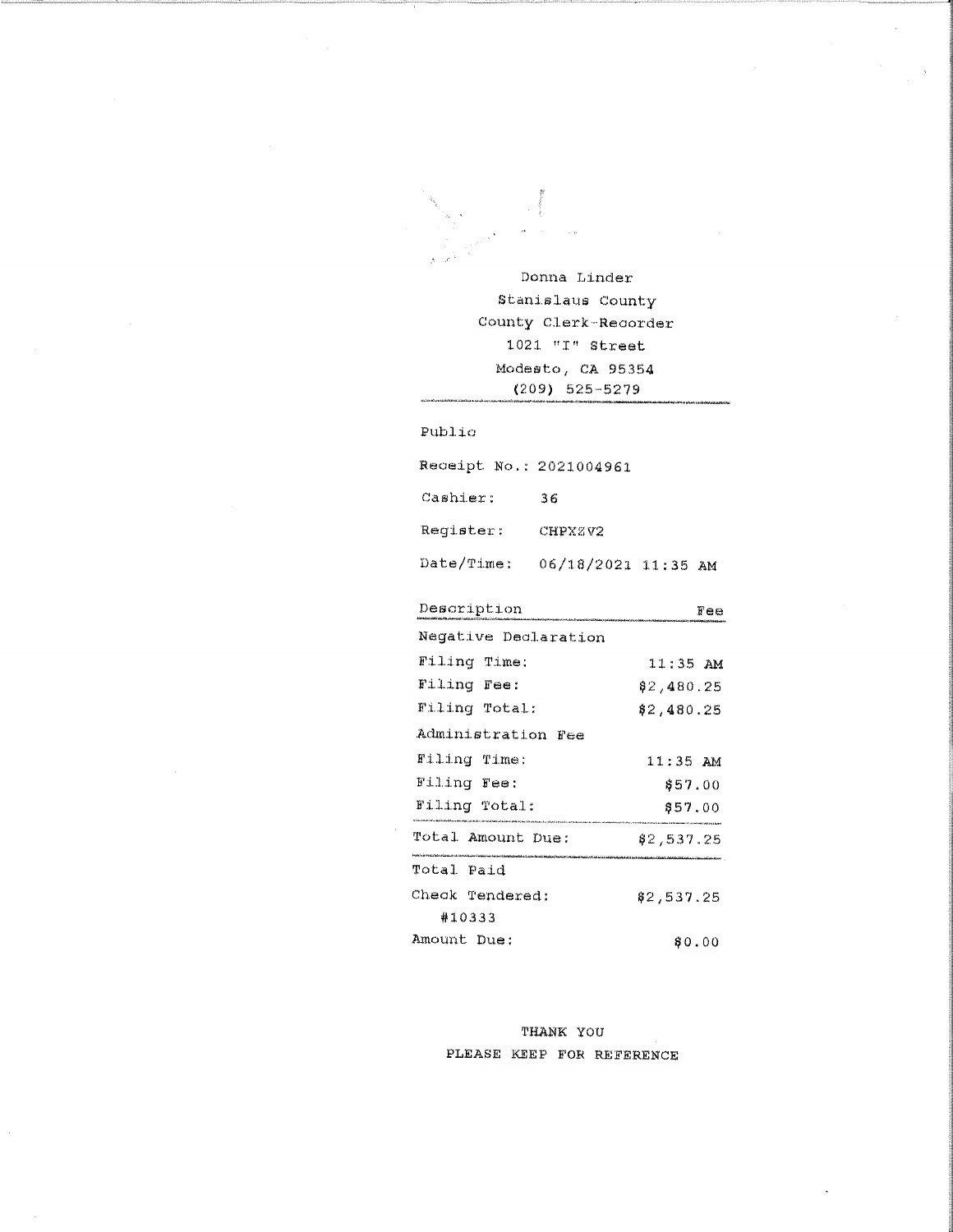

50-2021-092

June 18, 2021 **DONNA LINDER** STANISLAUS COUNTY

**CLERK-RECORDER** 

**Bv** 

# **NOTICE OF DETERMINATION**

Filing of Notice of Determination in Compliance with Section 21108 or 21152 of the Public Resources Code

Project Title: Use Permit Application No. PLN2020-0086 - Stone Tree, Inc.

Applicant Information: Heath McManis dba Stone Tree Inc., 6303 Beckwith Road, Modesto, CA 95358 (209) 543-9450

Project Location: Stone Avenue, between Maze Boulevard and California Avenue, in the Modesto area. Stanislaus County (APN 012-054-008 & 012-054-009)

Description of Project: Request to expand the area of an existing almond hulling facility from 4.29± to 6.5± acres in the A-2-40 (General Agriculture) zoning district.

Name of Agency Approving Project: Stanislaus County Planning Commission

Lead Agency Contact Person: Emily Basnight, Assistant Planner

Telephone: (209) 525-6330

This is to advise that the Stanislaus County Planning Commission on June 17, 2021 has approved the above described project and has made the following determinations regarding the above described project:

- 1. The project will not have a significant effect on the environment.
- 2. A Negative Declaration was prepared for this project pursuant to the provisions of CEQA.

The Negative Declaration and record of project approval may be examined at: Stanislaus County Department of Planning and Community Development 1010 10<sup>th</sup> Street, Suite 3400 Modesto, California 95354

- Mitigation measures were not made a condition of the approval of the project 3.
- 4. A mitigation reporting or monitoring plan was not adopted for this project
- 5. A statement of Overnding Considerations was not adopted for this project.
- 6. Findings were made pursuant to the provisions of CEQA.

This is to certify that the final EIR with comments and responses and record of project approval, or the Negative Declaration, is available to the General Public @ www stancounty com/planning/agenda

 $6118/2021$ 

Dated

Emily Basmoht **Assistant Planner** 

01/22/2021 Particulation Production 2020 Pt N020 00th. Suite for the includer in Communion and Communion of the Date removed from posting...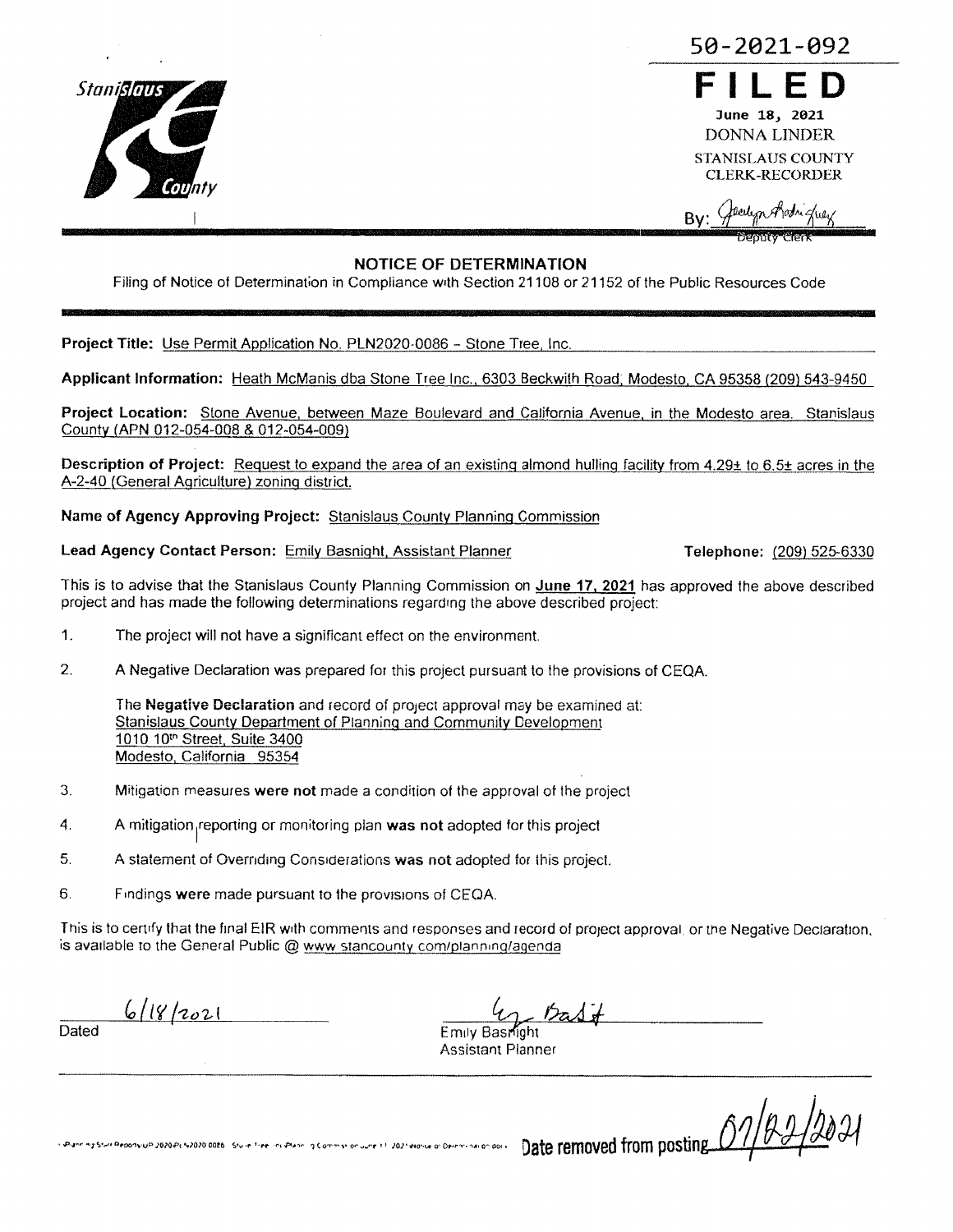| 2021 ENVIRONMENTAL FILING FEE CASH RECEIPT<br>DFW 753.5a (REV. 01/01/21) Previously DFG 753.5a |                                         |                        |                                                     |  |
|------------------------------------------------------------------------------------------------|-----------------------------------------|------------------------|-----------------------------------------------------|--|
|                                                                                                |                                         | Print                  | Finalize&Email<br>Startover                         |  |
|                                                                                                |                                         | <b>RECEIPT NUMBER:</b> |                                                     |  |
|                                                                                                |                                         | 50-06/18/2021-089      |                                                     |  |
|                                                                                                |                                         |                        | STATE CLEARINGHOUSE NUMBER (If applicable)          |  |
| SEE INSTRUCTIONS ON REVERSE. TYPE OR PRINT CLEARLY.                                            |                                         |                        |                                                     |  |
| <b>LEAD AGENCY</b>                                                                             | <b>LEADAGENCY EMAIL</b>                 |                        | DATE                                                |  |
| STANISLAUS COUNTY PLANNING COMMISSION                                                          |                                         |                        | 06/18/2021                                          |  |
| COUNTY/STATE AGENCY OF FILING                                                                  |                                         |                        | <b>DOCUMENT NUMBER</b>                              |  |
| <b>STANISLAUS COUNTY</b>                                                                       |                                         |                        | 50-2021-092                                         |  |
| PROJECT TITLE                                                                                  |                                         |                        |                                                     |  |
| USE PERMIT APPLICATION NO. PLN2020-0086 - STONE TREE, INC.                                     |                                         |                        |                                                     |  |
| PROJECT APPLICANT NAME                                                                         | PROJECT APPLICANT EMAIL                 |                        | PHONE NUMBER                                        |  |
| HEATH MCMANIS DBA STONE TREE INC.                                                              |                                         |                        | (209) 543-9450                                      |  |
| PROJECT APPLICANT ADDRESS                                                                      | <b>CITY</b>                             | <b>STATE</b>           | ZIP CODE                                            |  |
| 6303 BECKWITH ROAD                                                                             | <b>MODESTO</b>                          | СA                     | 95358                                               |  |
| PROJECT APPLICANT (Check appropriate box)                                                      |                                         |                        |                                                     |  |
| School District<br>Local Public Agency                                                         | <b>Other Special District</b>           | State Agency           | $\mathbf{\nabla}$ Private Entity                    |  |
|                                                                                                |                                         |                        |                                                     |  |
| <b>CHECK APPLICABLE FEES:</b>                                                                  |                                         |                        |                                                     |  |
| $\Box$ Environmental Impact Report (EIR)                                                       |                                         |                        | $$3,445.25$ $$$                                     |  |
| Mitigated/Negative Declaration (MND)(ND)<br>ĿЧ                                                 |                                         |                        | $$2,480.25$ $$$<br>2,480.25                         |  |
| Certified Regulatory Program (CRP) document - payment due directly to CDFW                     |                                         |                        | $$1,171.25$ $$$                                     |  |
| $\Box$ Exempt from fee                                                                         |                                         |                        |                                                     |  |
| $\Box$ Notice of Exemption (attach)                                                            |                                         |                        |                                                     |  |
| CDFW No Effect Determination (attach)                                                          |                                         |                        |                                                     |  |
| □ Fee previously paid (attach previously issued cash receipt copy)                             |                                         |                        |                                                     |  |
| □ Water Right Application or Petition Fee (State Water Resources Control Board only)           |                                         |                        | $\frac{1}{2}$ 850.00 $\frac{1}{2}$                  |  |
| <b>El</b> County documentary handling fee                                                      |                                         | \$                     | 57.00<br>$57.00 \text{ }$ $\frac{\text{}}{\text{}}$ |  |
| $\Box$ Other                                                                                   |                                         | \$                     |                                                     |  |
| <b>PAYMENT METHOD:</b>                                                                         |                                         |                        |                                                     |  |
| $\Box$ Other<br><b>X</b> Check<br>$\Box$ Cash<br>$\Box$ Credit                                 | <b>TOTAL RECEIVED</b>                   | s                      | 2,537.25                                            |  |
| <b>SIGNATURE</b>                                                                               | AGENCY OF FILING PRINTED NAME AND TITLE |                        |                                                     |  |

X Gentyn Arthighey

Jocelyn Rodriguez Deputy Clerk

State of California - Department of Fish and Wildlife

 $\sim$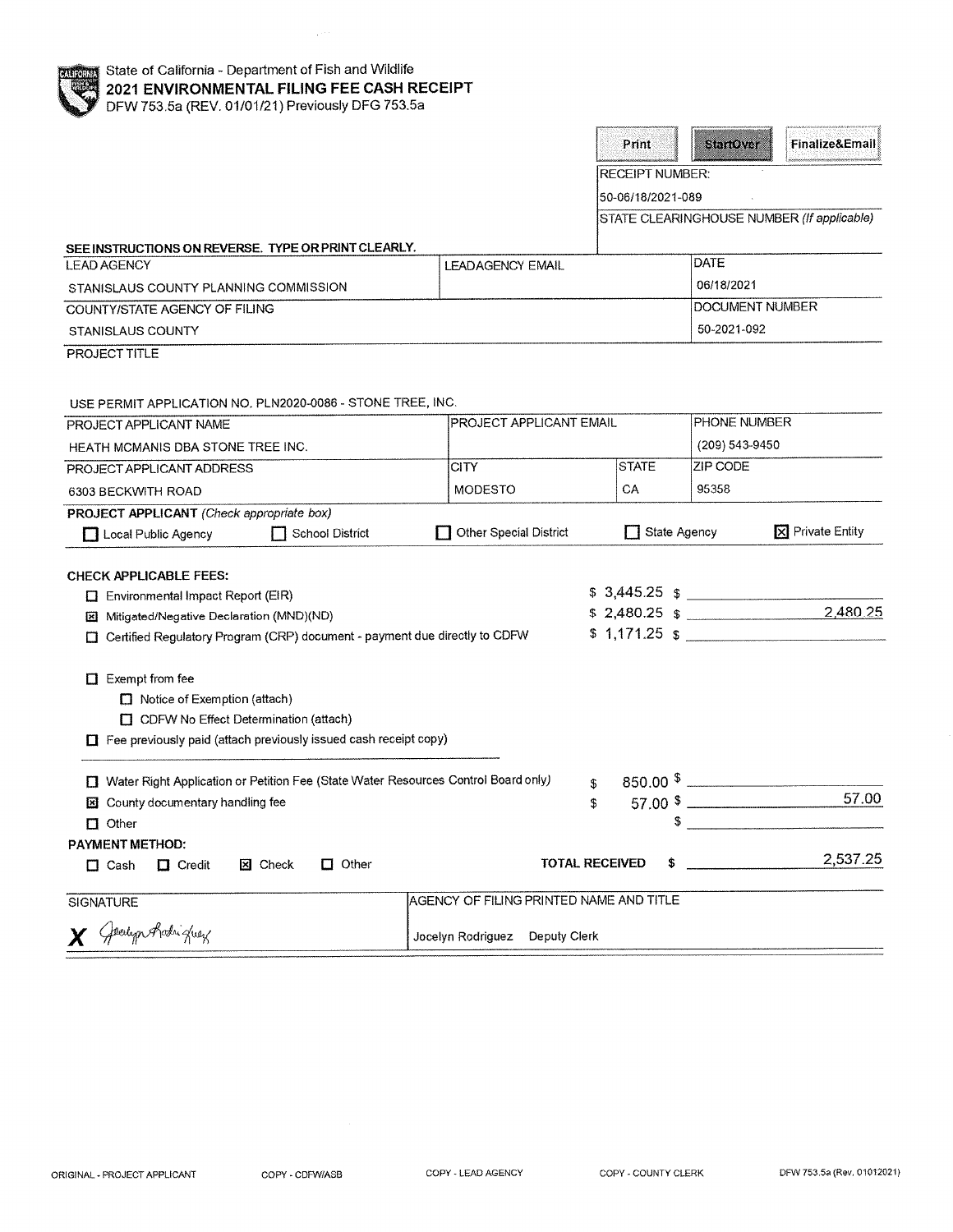

## **NOTICE**

Each project applicant shall remit to the county clerk the environmental filing fee before or at the time of filing a Notice of Determination (Pub. Resources Code, § 21152; Fish & G. Code, § 711.4, subdivision (d); Cal. Code Regs., tit. 14, § 753.5). Without the appropriate fee, statutory or categorical exemption, or a valid No Effect Determination issued by the California Department of Fish and Wildlife (CDFW), the Notice of Determination is not operative, vested, or final, and shall not be accepted by the county clerk.

### **COUNTY DOCUMENTARY HANDLING FEE**

The county clerk may charge a documentary handling fee of fifty dollars (\$50) per filing in addition to the environmental filing fee (Fish & G. Code, § 711.4, subd. (e); Cal. Code Regs., tit. 14, § 753.5, subd. (g)(1)). A county board of supervisors shall have the authority to increase or decrease the fee or charge, that is otherwise authorized to be levied by another provision of law, in the amount reasonably necessary to recover the cost of providing any product or service or the cost of enforcing any regulation for which the fee or charge is levied (Gov. Code, § 54985, subd. (a)).

### **COLLECTION PROCEDURES FOR COUNTY GOVERNMENTS**

#### Filing Notice of Determination (NOD):

- Collect environmental filing fee or copy of previously issued cash receipt. (Do not collect fee if project applicant presents a No Effect  $\Box$ Determination signed by CDFW. An additional fee is required for each separate environmental document. An addendum is not considered a separate environmental document. Checks should be made payable to the county.)
- Issue cash receipt to project applicant.  $\Gamma$
- Attach copy of cash receipt and, if applicable, previously issued cash receipt, to NOD.  $\Box$
- Mail filing fees for CRP document to CDFW prior to filing the NOD or equivalent final approval (Cal. Code Regs. Tit. 14, § 753.5 (b)(5)). The  $\Box$ CRP should request receipt from CDFW to show proof of payment for filing the NOD or equivalent approval. Please mail payment to address below made attention to the Cash Receipts Unit of the Accounting Services Branch.

## If the project applicant presents a No Effect Determination signed by CDFW, also:

Attach No Effect Determination to NOD (no environmental filing fee is due).  $\Box$ 

Filing Notice of Exemption (NOE) (Statutorily or categorically exempt project (Cal. Code Regs., tit. 14, §§ 15260-15285, 15300-15333))

- Issue cash receipt to project applicant.  $\Box$
- Attach copy of cash receipt to NOE (no environmental filing fee is due).  $\Gamma$

Within 30 days after the end of each month in which the environmental filing fees are collected, each county shall summarize and record the amount collected on the monthly State of California Form No. CA25 (TC31) and remit the amount collected to the State Treasurer. Identify the remittance on Form No. CA25 as "Environmental Document Filing Fees" per Fish and Game Code section 711.4.

# The county clerk shall mail the following documents to CDFW on a monthly basis:

- $\checkmark$  A photocopy of the monthly State of California Form No. CA25 (TC31)
- CDFW/ASB copies of all cash receipts (including all voided receipts)
- A copy of all CDFW No Effect Determinations filed in lieu of fee payment ✓
- A copy of all NODs filed with the county during the preceding month
- A list of the name, address and telephone number of all project applicants for which an NOD has been filed. If this information is contained on the cash receipt filed with CDFW under California Code of Regulations, title 14, section 753.5, subdivision (e)(6), no additional information is required.

### **DOCUMENT RETENTION**

The county shall retain two copies of the cash receipt (for lead agency and county clerk) and a copy of all documents described above for at least 12 months.

#### **RECEIPT NUMBER**

- # The first two digits automatically populate by making the appropriate selection in the County/State Agency of Filing drop down menu.
- The next eight digits automatically populate when a date is entered.  $#$
- The last three digits correspond with the sequential order of issuance for each calendar year. For example, the first receipt number issued on January 1 should end in 001. If a county issued 252 receipts for the year ending on December 31, the last receipt number should end in 252. CDFW recommends that counties and state agencies 1) save a local copy of this form, and 2) track receipt numbers on a spreadsheet tabbed by month to ensure accuracy.

### DO NOT COMBINE THE ENVIRONMENTAL FEES WITH THE STATE SHARE OF FISH AND WILDLIFE FEES.

Mail to: California Department of Fish and Wildlife **Accounting Services Branch** P.O. Box 944209 Sacramento, California 94244-2090